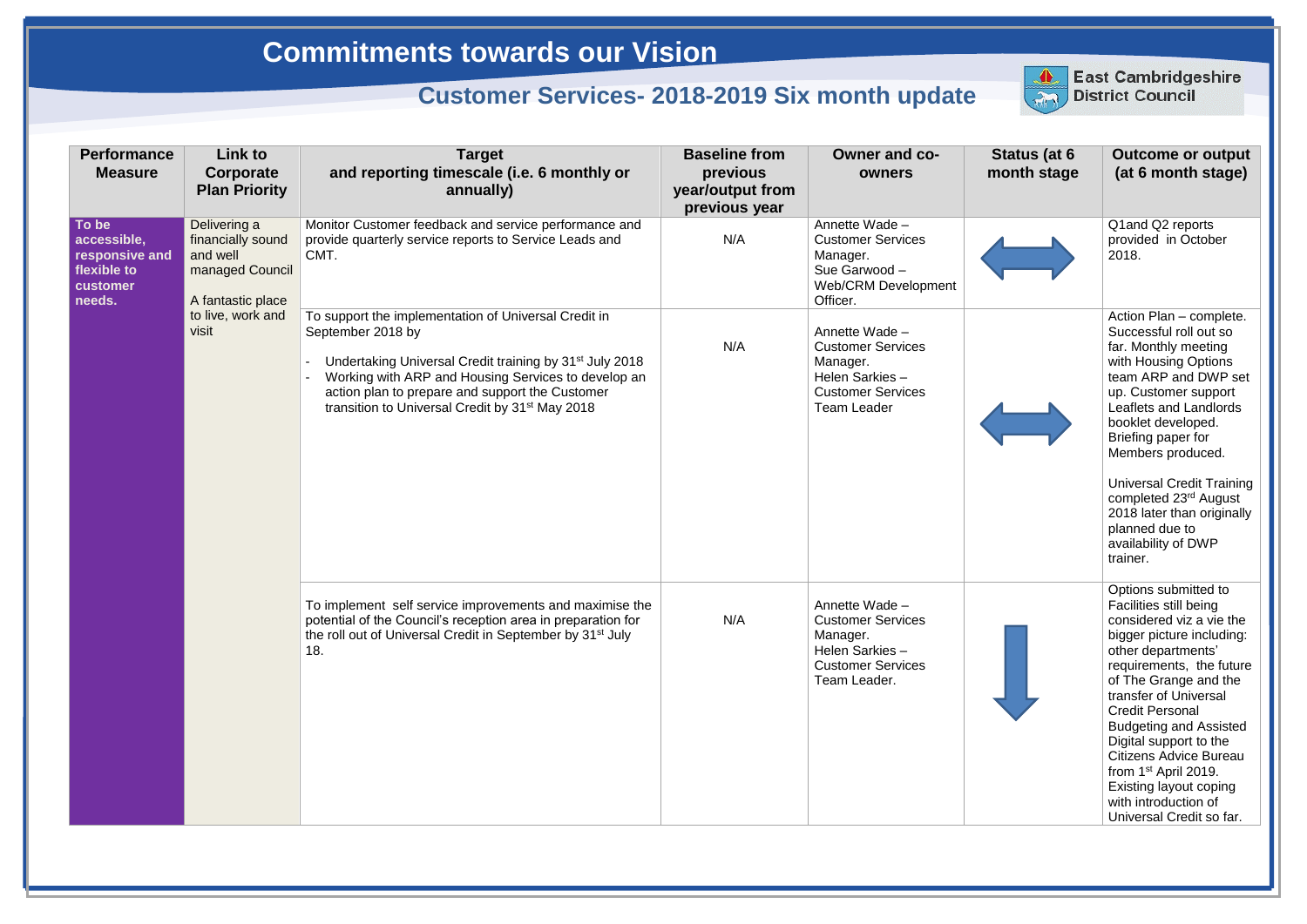| <b>Performance</b><br><b>Measure</b>                                                                   | Link to<br>Corporate<br><b>Plan Priority</b> | <b>Target</b><br>and reporting timescale (i.e. 6 monthly or<br>annually)                                                                                                                                                            | <b>Baseline from</b><br>previous<br>year/output from<br>previous year | <b>Owner and co-</b><br>owners                                                                                                                                              | Status (at 6<br>month stage | <b>Outcome or output</b><br>(at 6 month stage)                                                                                                                                                                                  |
|--------------------------------------------------------------------------------------------------------|----------------------------------------------|-------------------------------------------------------------------------------------------------------------------------------------------------------------------------------------------------------------------------------------|-----------------------------------------------------------------------|-----------------------------------------------------------------------------------------------------------------------------------------------------------------------------|-----------------------------|---------------------------------------------------------------------------------------------------------------------------------------------------------------------------------------------------------------------------------|
|                                                                                                        |                                              | To maintain monthly abandoned call rates to 10% of all<br>calls offered via the Council's telephone system.                                                                                                                         | 10%                                                                   | Helen Sarkies-<br><b>Customer Services</b><br>Team Leader.<br><b>All Customer Service</b><br>Advisors/apprentice                                                            |                             | Only achieved in August<br>2018 due to vacancies<br>within Customer Service<br>Team. Monthly<br>abandoned call rates as<br>follows:<br>April - 11.3%<br>May - 12%<br>June - 12.2%<br>July - 11.1%<br>Aug - 7.2%<br>Sept - 10.7% |
| To make a<br>positive<br><b>contribution to</b><br>the health and<br>wellbeing within<br>our district. |                                              | To ensure all new Customer Service Advisors receive<br>mental health training within 6 months of their appointment.                                                                                                                 | N/A                                                                   | Helen Sarkies-<br><b>Customer Services</b><br>Team Leader.                                                                                                                  |                             | Complete                                                                                                                                                                                                                        |
|                                                                                                        |                                              | To develop and launch an Assisted Digital Support Service<br>for Customers claiming Universal Credit by 1 <sup>st</sup> September<br>2018.                                                                                          | N/A                                                                   | Helen Sarkies-<br><b>Customer Services</b><br><b>Team Leader</b>                                                                                                            |                             | Complete - Assisted<br>digital service provided<br>via the self-service<br>kiosks and by<br>appointment at the<br><b>Council's Reception</b><br>desk.                                                                           |
| <b>To maximise</b><br>commercial<br>opportunities of<br>the Council<br><b>Website.</b>                 |                                              | Subject to member approval create a single sign on for<br>East Cambs Self Service Portal for customers to access<br>and manage their Council Tax, Housing Benefit and<br>Business Rates accounts by 31 <sup>st</sup> December 2018. | N/A                                                                   | Annette Wade -<br><b>Customer Services</b><br>Manager.<br>Sue Garwood -<br><b>Web/CRM Development</b><br>Officer.                                                           |                             | Incomplete - No<br>progress due to other<br>priorities and lack of<br>resources. Focus this<br>year has been ECSS,<br>ARP and delivering front<br>line day to day service<br>with 30% less trained<br>staff.                    |
|                                                                                                        |                                              | Promote self - service and increase paperless Council Tax<br>billing sign ups to 5% by 31 <sup>st</sup> March 2019.                                                                                                                 | 2%                                                                    | Helen Sarkies-<br><b>Customer Services</b><br>Team Leader.<br><b>All Customer Service</b><br>Advisors/apprentice                                                            |                             | Sept 2018 - Council Tax<br>Billing Sign ups 3%                                                                                                                                                                                  |
| <b>Help reduce</b><br>failure demand<br>across the<br>authority.                                       |                                              | Monitor avoidable contact and provide 6 monthly reports to<br>Service Leads and CMT.                                                                                                                                                | N/A                                                                   | Sue Garwood -<br><b>Web/CRM Development</b><br>Officer.<br>Helen Sarkies-<br><b>Customer Services</b><br>Team Leader.<br><b>All Customer Service</b><br>Advisors/apprentice |                             | Incomplete – report in<br>progress not yet<br>completed due to other<br>urgent priorities.                                                                                                                                      |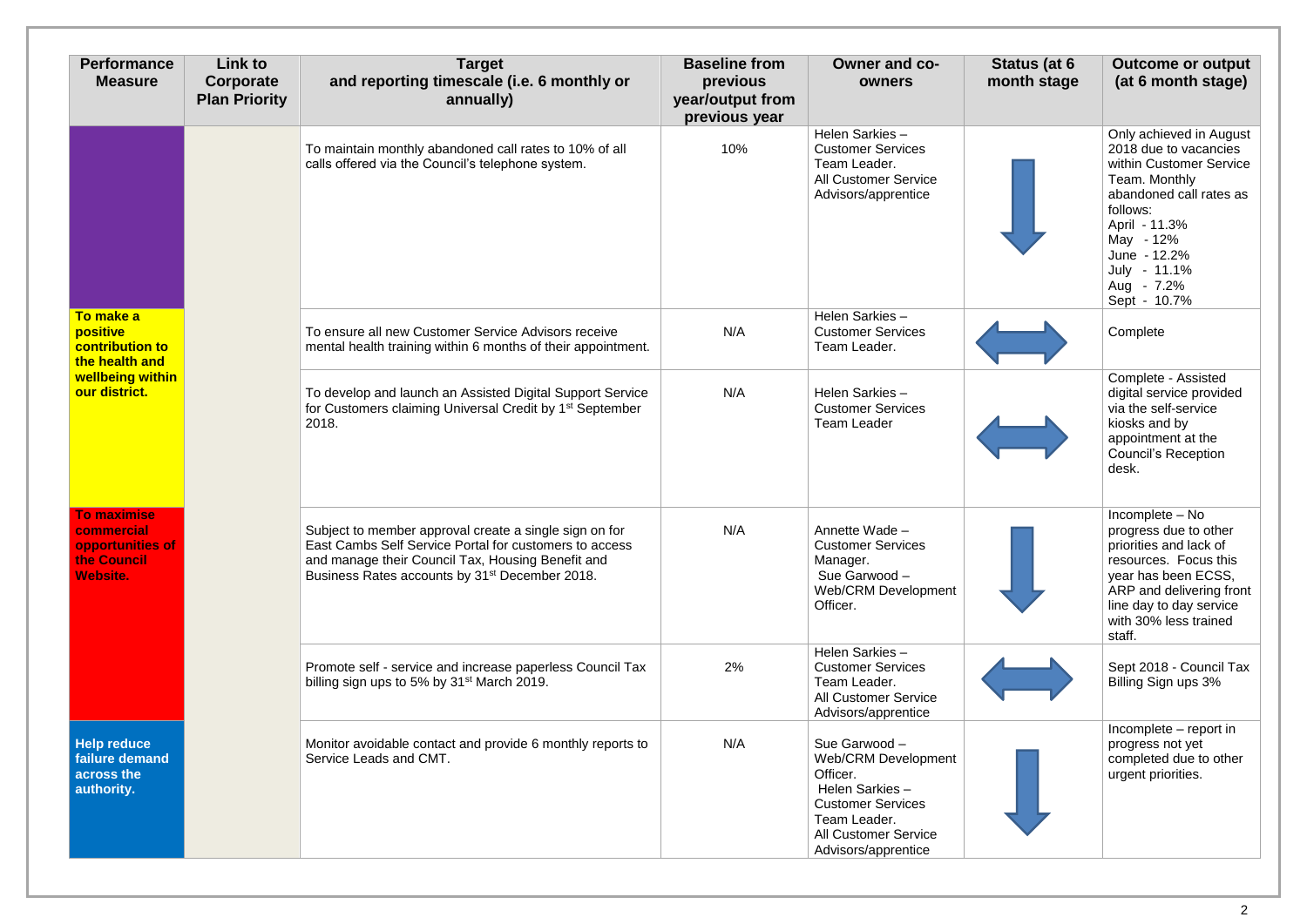| <b>Performance</b><br><b>Measure</b>                                                                                                                            | Link to<br>Corporate<br><b>Plan Priority</b> | <b>Target</b><br>and reporting timescale (i.e. 6 monthly or<br>annually)                                                                 | <b>Baseline from</b><br>previous<br>year/output from<br>previous year | Owner and co-<br>owners                                                                                                                                                                         | Status (at 6<br>month stage | <b>Outcome or output</b><br>(at 6 month stage)                                                                                                                                                                                                                                                        |
|-----------------------------------------------------------------------------------------------------------------------------------------------------------------|----------------------------------------------|------------------------------------------------------------------------------------------------------------------------------------------|-----------------------------------------------------------------------|-------------------------------------------------------------------------------------------------------------------------------------------------------------------------------------------------|-----------------------------|-------------------------------------------------------------------------------------------------------------------------------------------------------------------------------------------------------------------------------------------------------------------------------------------------------|
|                                                                                                                                                                 |                                              | Develop and agree action plan to reduce avoidable contact<br>with each service by 31 <sup>st</sup> March 2019.                           | N/A                                                                   | Annette Wade -<br><b>Customer Services</b><br>Manager.<br>Karen Carter -<br><b>Customer Services</b><br>Engagement Officer.<br>Helen Sarkies-<br><b>Customer Services</b><br><b>Team Leader</b> |                             | On track - Meetings<br>booked with all service<br>leads Dec - March 2019                                                                                                                                                                                                                              |
|                                                                                                                                                                 |                                              | Review Service Standards by 30 <sup>th</sup> Sept 2018                                                                                   | N/A                                                                   | Annette Wade -<br><b>Customer Services</b><br>Manager.<br>Karen Carter -<br><b>Customer Services</b><br>Engagement Officer.<br>Helen Sarkies-<br><b>Customer Services</b><br><b>Team Leader</b> |                             | Incomplete. In progress<br>- ECSS Waste &<br>Recycling complete and<br>a considerable amount<br>of work has been done<br>with Anglia Revenues<br>Partnership.                                                                                                                                         |
| To develop the<br><b>Customer</b><br><b>Relationship</b><br><b>Management</b><br><b>System to</b><br>respond to<br><b>Customer</b><br>enquiries<br>effectively. |                                              | Add Service Standards and escalations to all CRM forms<br>by 31 <sup>st</sup> December 2018.                                             | N/A                                                                   | Sue Garwood -<br>Web/CRM Development<br>Officer.<br>Karen Carter -<br><b>Customer Services</b><br>Engagement Officer.                                                                           |                             | On track - All ECSS<br>CRM forms complete.                                                                                                                                                                                                                                                            |
|                                                                                                                                                                 |                                              | Review Customer email notifications to ensure they are<br>clear, informative, relevant and timely by 31 <sup>st</sup> March 2019.        | N/A                                                                   | Sue Garwood -<br><b>Web/CRM Development</b><br>Officer.<br>Karen Carter -<br><b>Customer Services</b><br><b>Engagement Officer.</b>                                                             |                             | Work to commence<br>January 2019 so still on<br>target to meet yearly<br>requirements.                                                                                                                                                                                                                |
| <b>To work</b><br>proactively and<br>support the<br>customer<br>experience and<br>reduce silo<br>working                                                        |                                              | To continue to support the transfer of the Waste contract to<br>the East Cambridgeshire Trading Company on 1 <sup>st</sup> April<br>2018 | N/A                                                                   | Annette Wade -<br><b>Customer Services</b><br>Manager.<br>Karen Carter -<br><b>Customer Services</b><br>Engagement Officer.<br>Helen Sarkies-<br><b>Customer Services</b><br>Team Leader.       |                             | Ongoing - The team<br>have worked tirelessly<br>with ECSS to refine and<br>stream line processes<br>and develop and<br>produce meaningful<br>performance reports.<br>New web pages have<br>also been developed<br>and published on the<br>Council's website in<br>partnership with Waste<br>Services. |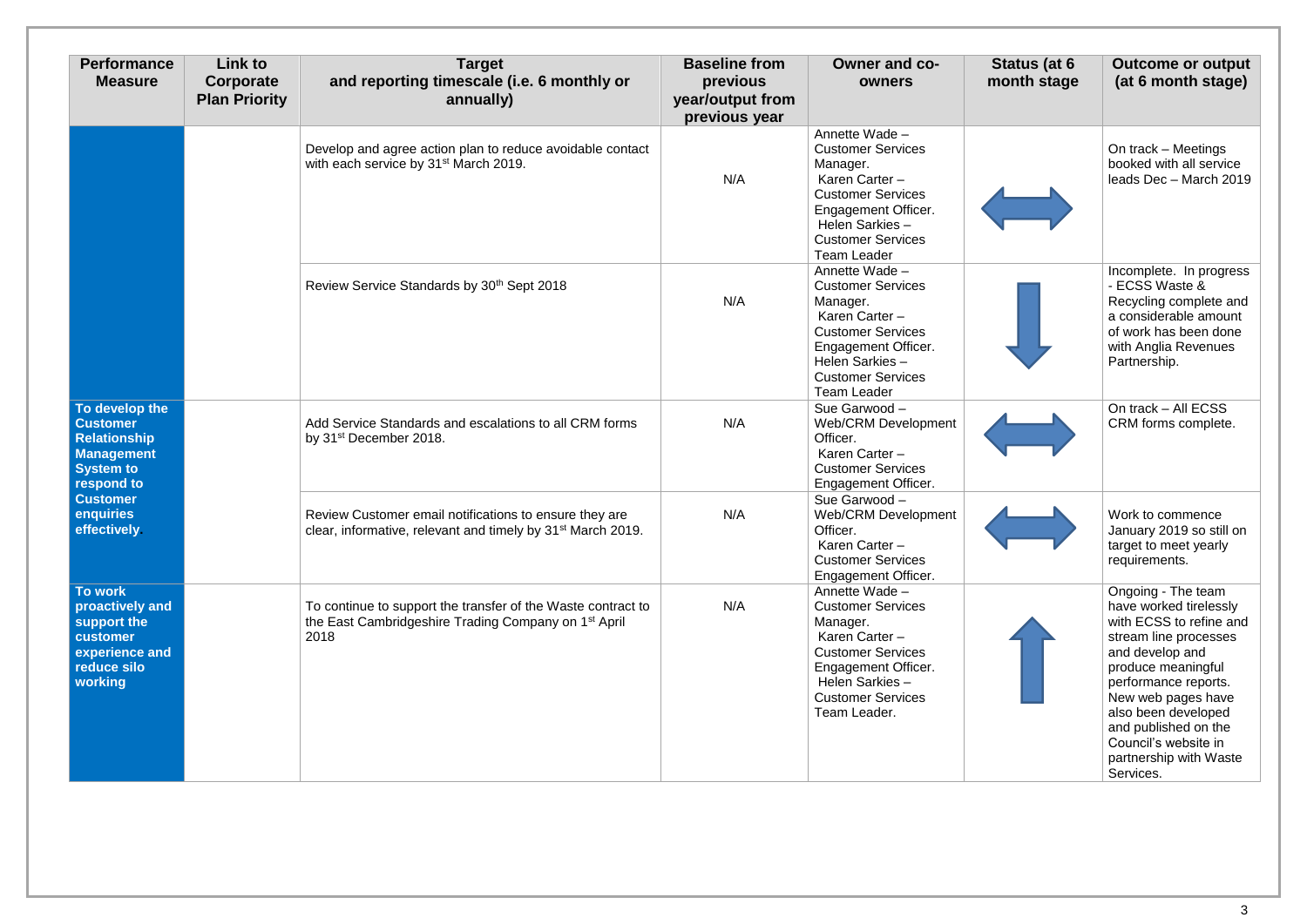| <b>Performance</b><br><b>Measure</b>                                                         | <b>Link to</b><br>Corporate<br><b>Plan Priority</b> | <b>Target</b><br>and reporting timescale (i.e. 6 monthly or<br>annually)                                                                                                                           | <b>Baseline from</b><br>previous<br>year/output from<br>previous year | Owner and co-<br>owners                                                                                                                                                        | Status (at 6<br>month stage | <b>Outcome or output</b><br>(at 6 month stage)                                                                                                                                                                                                                                                                                                                                 |
|----------------------------------------------------------------------------------------------|-----------------------------------------------------|----------------------------------------------------------------------------------------------------------------------------------------------------------------------------------------------------|-----------------------------------------------------------------------|--------------------------------------------------------------------------------------------------------------------------------------------------------------------------------|-----------------------------|--------------------------------------------------------------------------------------------------------------------------------------------------------------------------------------------------------------------------------------------------------------------------------------------------------------------------------------------------------------------------------|
|                                                                                              |                                                     | To respond to BCPL Copy requests within 5 working days                                                                                                                                             | N/A                                                                   | Annette Wade -<br><b>Customer Services</b><br>Manager.<br>Sue Garwood -<br>Web/CRM Development<br>Officer.<br>Helen Sarkies-<br><b>Customer Services</b><br><b>Team Leader</b> |                             | Complete. Above target.<br>All 419 requests<br>received between Apr-<br>Sept 2018.responded to<br>within 5 working days.<br>$243 - 58%$ completed<br>within less than 24 hours<br>58 - 13.8% completed in<br>less than 2 days<br>$37 - 8.8\%$ completed in<br>less than 3 days.<br>$44 - 10.5%$ completed in<br>less than 4 days<br>37 - 8.9% completed in<br>less than 5 days |
| To support the<br>continued<br>professional<br>development of<br>customer<br><b>services</b> |                                                     | Ensure all customer service advisors and the CRM/Web<br>team receive adequate training on relevant ICT systems,<br>policy and procedure, contact handling and dealing with<br>difficult customers. | On - going                                                            | Annette Wade -<br><b>Customer Services</b><br>Manager.<br>Helen Sarkies-<br><b>Customer Services</b><br><b>Team Leader</b>                                                     |                             | Ongoing - Universal<br><b>Credit Training for all</b><br>staff & Connect & Serve<br>training provided to new<br>staff to enable staff to<br>digitally assist Universal<br>Credit, Housing Benefit,<br>Council tax and<br><b>Business Rates</b><br>enquiries. Changes to<br>existing processes<br>discussed and gone<br>through at monthly team<br>meetings                     |
|                                                                                              |                                                     | A minimum of 4 Team meetings completed annually.                                                                                                                                                   | N/A                                                                   | Annette Wade -<br><b>Customer Services</b><br>Manager.<br>Helen Sarkies-<br><b>Customer Services</b><br><b>Team Leader</b>                                                     |                             | Completed. Team<br>Meetings held monthly<br>out of hours - well<br>attended.                                                                                                                                                                                                                                                                                                   |
|                                                                                              |                                                     | Staff one to ones completed at least 4 times per year.                                                                                                                                             | N/A                                                                   | Annette Wade -<br><b>Customer Services</b><br>Manager.<br>Helen Sarkies-<br><b>Customer Services</b><br>Team Leader.                                                           |                             | Due to lack of resource<br>the Customer Service<br>Advisors have only had<br>1 one to one to date.<br>However now the Team<br>is fully resourced we<br>should be able to<br>achieve the requirement<br>for 4 one to ones per<br>year. Customer Service<br>Team Leader and<br>members of the web<br>team meet with the                                                          |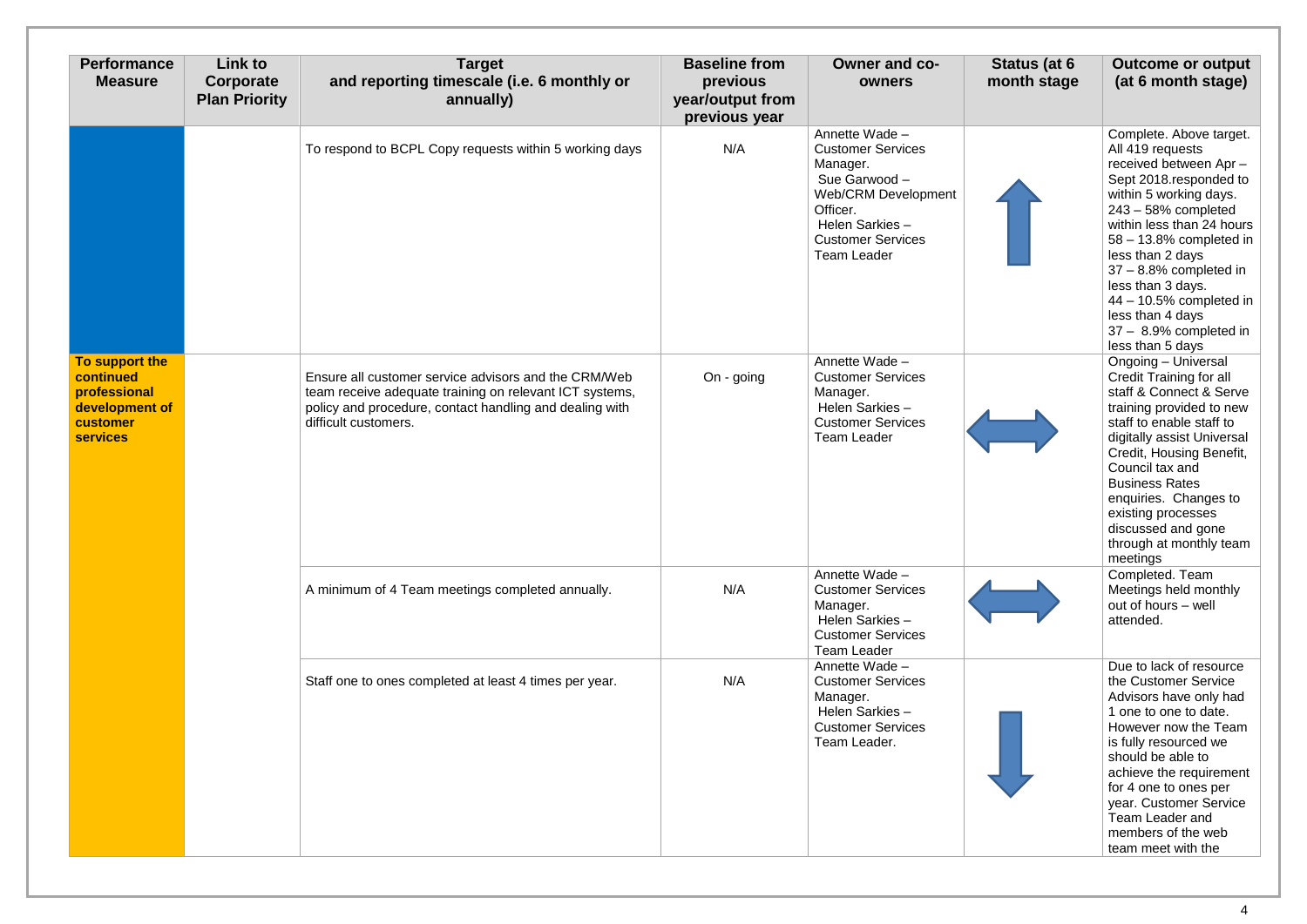| <b>Performance</b><br><b>Measure</b>                                                                                                                    | Link to<br>Corporate<br><b>Plan Priority</b> | <b>Target</b><br>and reporting timescale (i.e. 6 monthly or<br>annually)                                                                                                                                                                                                                                                                                                                                                                                                                                                                                                                                      | <b>Baseline from</b><br>previous<br>year/output from<br>previous year | <b>Owner and co-</b><br>owners                                                                                                                                                                                                                                                                                                                                            | Status (at 6<br>month stage | <b>Outcome or output</b><br>(at 6 month stage)                                                                                                                                                                                                                                                                          |
|---------------------------------------------------------------------------------------------------------------------------------------------------------|----------------------------------------------|---------------------------------------------------------------------------------------------------------------------------------------------------------------------------------------------------------------------------------------------------------------------------------------------------------------------------------------------------------------------------------------------------------------------------------------------------------------------------------------------------------------------------------------------------------------------------------------------------------------|-----------------------------------------------------------------------|---------------------------------------------------------------------------------------------------------------------------------------------------------------------------------------------------------------------------------------------------------------------------------------------------------------------------------------------------------------------------|-----------------------------|-------------------------------------------------------------------------------------------------------------------------------------------------------------------------------------------------------------------------------------------------------------------------------------------------------------------------|
|                                                                                                                                                         |                                              |                                                                                                                                                                                                                                                                                                                                                                                                                                                                                                                                                                                                               |                                                                       |                                                                                                                                                                                                                                                                                                                                                                           |                             | <b>Customer Services</b><br>Manager fortnightly.                                                                                                                                                                                                                                                                        |
|                                                                                                                                                         |                                              | Appraisals completed annually and within time frame set by<br>HR.                                                                                                                                                                                                                                                                                                                                                                                                                                                                                                                                             | N/A                                                                   | Annette Wade -<br><b>Customer Services</b><br>Manager.<br>Helen Sarkies-<br><b>Customer Services</b><br>Team Leader.                                                                                                                                                                                                                                                      |                             | Ongoing - on target to<br>complete on time                                                                                                                                                                                                                                                                              |
|                                                                                                                                                         |                                              | Service Awareness briefings for Member Champion                                                                                                                                                                                                                                                                                                                                                                                                                                                                                                                                                               | On-going                                                              | Annette Wade -<br><b>Customer Services</b><br>Manager.                                                                                                                                                                                                                                                                                                                    |                             | Member service delivery<br>champion updated as<br>required. Monthly<br>telephone call in the<br>diary.                                                                                                                                                                                                                  |
| <b>Ensure that the</b><br><b>Council's</b><br>corporate risks<br>are managed<br>effectively and<br>mitigations are<br>put in place to<br>reduce impact. |                                              | To regularly review corporate risks including<br>Disaster recovery to provide continuous front facing<br>services to the public in the event of a minor or major<br>system outage.<br><b>GDPR (General Data Protection Regulation)</b><br>$\overline{\phantom{0}}$<br>compliance to protect personal data, council<br>reputation and avoid financial penalties.<br>Information security to protect personal data, prevent<br>-<br>financial penalties protect council reputation and<br>provide confidence in online services.<br>- Health & Safety of members of the public visiting the<br>Council Offices. |                                                                       | Annette Wade -<br><b>Customer Services</b><br>Manager & ICT.<br>Third party suppliers<br>Annette Wade -<br><b>Customer Services</b><br>Manager & Legal<br><b>Services</b><br>Annette Wade -<br><b>Customer Services</b><br>Manager. All Service<br>Leads. Third party<br>suppliers.<br>Annette Wade -<br><b>Customer Services</b><br>Manager. Facilities<br>Service Lead. |                             | <b>Customer Services have</b><br>been involved with the<br>"dummy" emergency<br>planning event which<br>took place recently.<br>GDPR and the<br>protection of personal<br>data- Customer Services<br>continues to ensure the<br>data obtained from<br>residents is GDPR<br>compliant and personal<br>data is protected. |

This additional work load, together with a lack of staff due to vacancies created by secondments / appointments to internal positions within the council, and other unplanned works, have made it difficult to meet targets in some areas. It is extremely beneficial to ECDC that Customer Services Team have become a talent pool for other services, however, it is essential that Annette is able to recruit quickly to replace staff that are seeking to progress. It takes 6 months to train staff to be effective within the team, and to enable us to maintain a professional front line service for our residents, we need to improve the turnaround time for advertising job vacancies and recruiting new customer service staff.

## **Name of Service Delivery Champion: Councillor Jo Webber**

The Customer Services Team have had an extremely busy six months. They have supported the Waste Services transfer to ECSS which has included refining the internal processes, performance reports and web pages. The team have also been committed to ensuring that residents who have transferred to the new Universal Credit system have received the advice and support they need. It is very early days, but so far the transfer seems to have been successful within East Cambs.